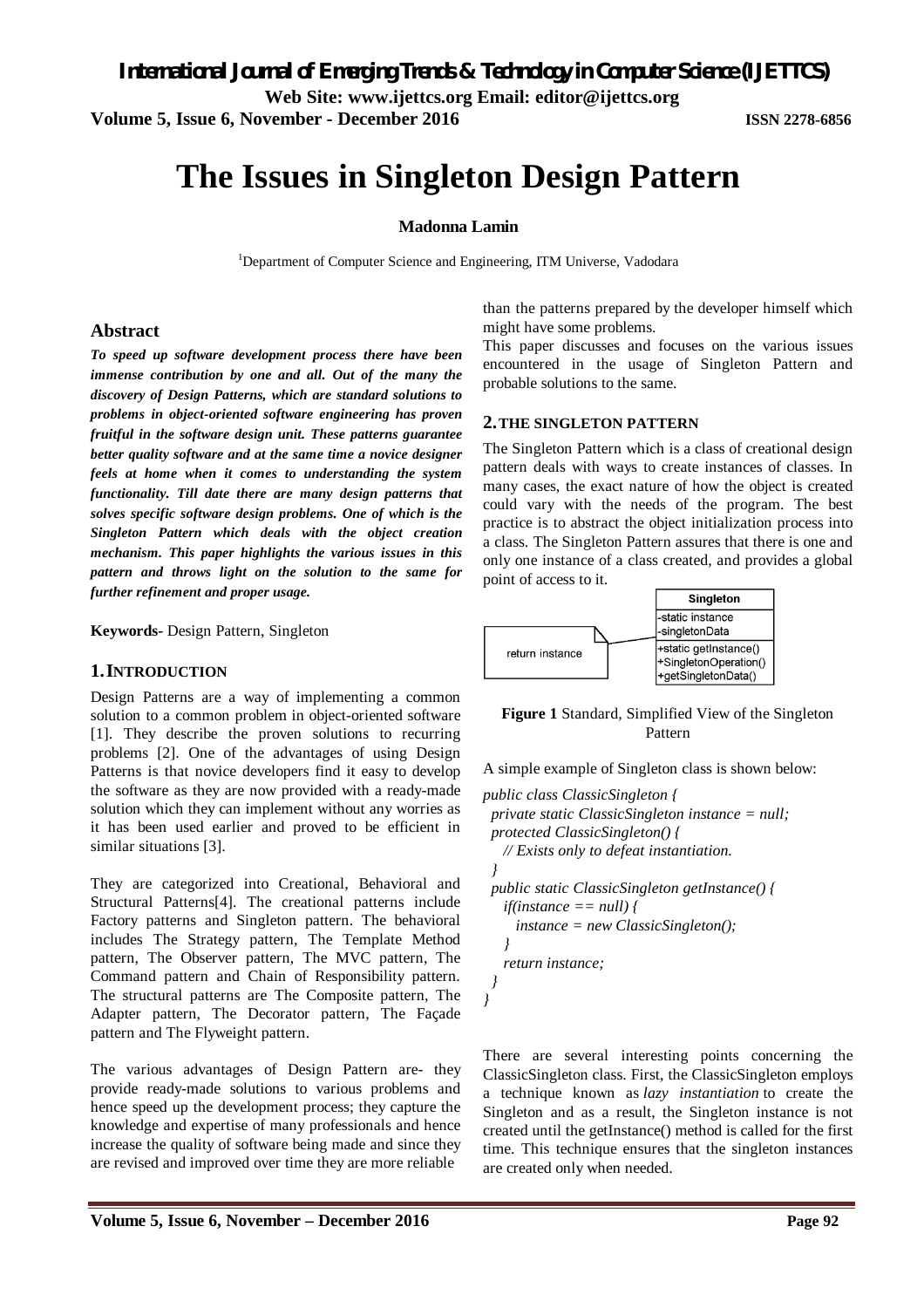## *International Journal of Emerging Trends & Technology in Computer Science (IJETTCS)* **Web Site: www.ijettcs.org Email: editor@ijettcs.org**

*}*

## **Volume 5, Issue 6, November - December 2016 ISSN 2278-6856**

There are various issues in the Singleton pattern. Some of them are enlisted and describe with probable solutions to tackle:

Issue 1- If we create a Singleton class and create a subclass of that then the subclass constructor is call implicitly through super().

```
public class myClasss extends ClassicSingleton{
        myClass(){
          super(); 
         //because of this its create superclass 
          //object over here.
         //so its kill Singleton philosophy which does not 
       work here
         }
}
```
The solution is to create a Singleton class as *final*. Hence no subclass for that class can be created.

Issue 2*-* The constructor is not protected.

If the constructor is protected or public then a class, which is in the same package, can create object of Singleton class which violates the Singleton criteria.

The solution for preventing the creation of the new object of Singleton class is to create a private constructor in this class. If the constructor is declared private then no class can create the object of Singleton class except the class itself. In addition the subclass also cannot create since in the subclass the constructor which calls the super method cannot find the constructor of the super class.

Another solution is to create a default constructor and no other class lands in the same package. Hence no class can create the object of Singleton class because its constructor is default.

Issue 3 - ClassicSingleton.getInstance () method is not thread-safe because of the following code:

```
1: if(instance == null) {
2: instance = new Singleton();
3: }
```
If a thread is preempted at Line 2 before the assignment is made, the instance member variable will still be null, and another thread can subsequently enter the if block. In that case, two distinct singleton instances will be created. Unfortunately, that scenario rarely occurs and is therefore difficult to produce during testing.

The solution is to use double locking system to solve multi threaded issue.

*public static Singleton getInstance() {*

```
 if(singleton == null) {
   synchronized(Singleton.class) {
     singleton = new Singleton();
   }
 }
 return singleton;
```
The method also can be synchronized but it affects the performance since when one thread obtains the lock of that object and at the same time no another thread use this method this affects the performance.

Therefore, double locking is a better option. What happens if two threads simultaneously access getInstance ()? Imagine Thread 1 enters the synchronized block and is preempted. Subsequently, a second thread enters the if block. When Thread 1 exits the synchronized block, Thread 2 makes a second check to see if the Singleton instance is still null. Since Thread 1 set the Singleton member variable, Thread 2's second check will fail, and a second Singleton will not be created. Or so it seems.

Issue 4 *-* Because multiple classloaders are commonly used in many situations—including servlet containers—we can end up with multiple singleton instances no matter how carefully we have implemented the Singleton classes. To ensure that the same classloader loads the Singletons, we must specify the classloader ourselves, for example;

```
private static Class getClass(String classname)
             throws ClassNotFoundException {
    ClassLoader classLoader=
     Thread.currentThread().getContextClassLoader();
      if(classLoader== null)
        classLoader= Singleton.class.getClassLoader();
      return (classLoader.loadClass(classname));
    }
  }
```
The preceding method attempts to associate the classloader with the current thread. If that classloader is null, the method uses the same classloader that loaded a Singleton base class. The preceding method can be used in place of Class.forName () method.

*Issue 5* - If we serialize a Singleton and then deserialize it twice, there will be two instances of the singleton, unless we implemented the readResolve () method as shown below:

*import org.apache.log4j.Logger; public class Singleton implements java.io.Serializable { public static Singleton INSTANCE= new Singleton(); protected Singleton(){ //Exists only to thwart instantiation.*